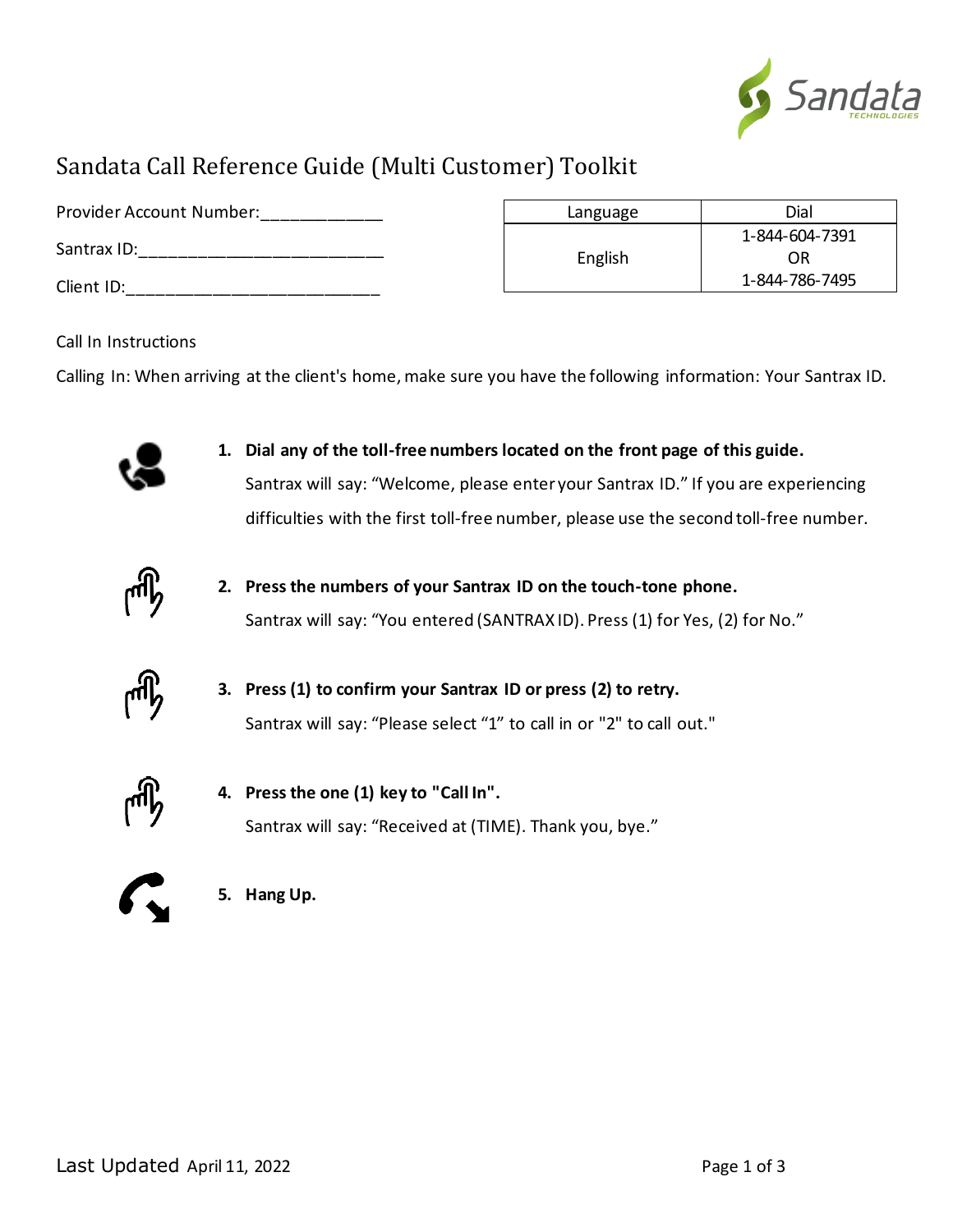

# Sandata Call Reference Guide (Multi Customer) Toolkit

| Provider Account Number:  | Language | Dial                 |
|---------------------------|----------|----------------------|
| Santrax ID:<br>Client ID: | English  | 1-844-604-7391       |
|                           |          | ΟR<br>1-844-786-7495 |

#### Call Out Instructions

Calling Out: When leaving the client's home, make sure you have the following information: Your Santrax ID. and your Client's ID.

**1. Dial any of the toll-free numbers located on the front page of this guide.** Santrax will say: "Welcome, please enter your Santrax ID." If you are experiencing difficulties with the first toll-free number, please use the second toll-free number. **2. Press the numbers of your Santrax ID on the touch-tone phone.** Santrax will say: "You entered (SANTRAX ID). Press (1) for Yes, (2) for No." **3. Press (1) to confirm your Santrax ID or press (2) to retry.** Santrax will say: "Please select "1" to call in or "2" to call out." **4. Press the one (2) key to "Call Out".** Santrax will say: "Received at (TIME). Enter number of tasks." **5. Press the pound (##) key twice to enter the client ID.** Santrax will say: "Please enter first client ID, or hang up if done." **6. Press the Client's ID (Case Number)** Santrax will say: "Enter number of tasks." **7. Press one (1) to indicate you will be entering one task.** Santrax will say, "Enter task ID." **8. Press the Task Number you performed.**